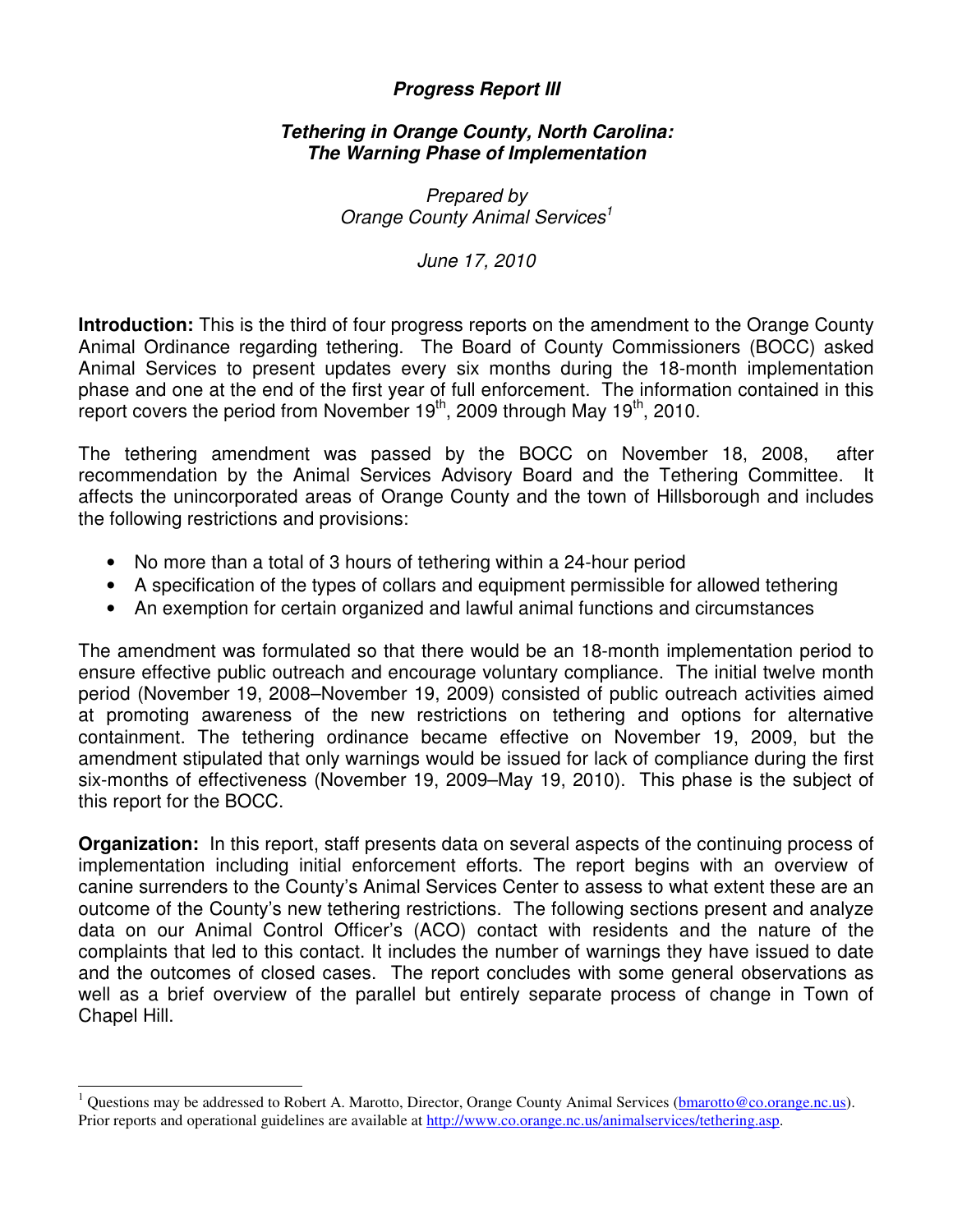**Surrender Data:** For the Warning Phase, staff compiled data on whether the tethering amendment is a factor in residents surrendering ownership of a dog to the County's Animal Services Center. This data are gathered from Animal Services' standard intake form.

A review of department intake records shows that 235 owners surrendered their dogs between November 19, 2009, and May 19, 2010. One question on the standard intake form is "Why can you no longer keep this pet?" In response to this question, only 1 of the 235 owners identified tethering as the reason they were surrendering a dog.

Additional information about the circumstances and characteristics of each surrendered pet are also collected using the standard intake form. As an owner may check more than one condition, there are more responses than there are dogs. "Being tied/tethered" was checked for only 19 of the 235 surrendered dogs.<sup>2</sup> None of these dogs were reported to be surrendered due to the County's new tethering restrictions, and more than half of them (10 of 19) were reported to be kept indoors at least half of the time. $3$ 

The results of a similar analysis for the one-year period beginning May 19, 2009 and ending May 20, 2010 are basically the same. Only 2 of 512 owners identified tethering as the reason for their surrender, and only 48 checked "used to being tied/tethered" for their dog.<sup>4</sup>

**ACO Activities and Complaints:** From November 19, 2010 to May 19, 2010, ACOs issued 51 written warnings to residents who had a dog tethered in a manner prohibited by the ordinance. These residents comprised 42 percent of the 122 residents with whom ACOs had contact concerning tethering since the ordinance amendment was adopted on November 18, 2008.

Tethering warnings and/or education mostly arose from contacts originating from complaints about the manner in which a resident was keeping one or more dogs. Animal Services received only 23 specific tethering complaints during the entire eighteen month implementation period (November 19, 2008, to May 19, 2010). These complaints comprised only 19 percent of the 122 tethering cases that ACOs addressed.

**Outcomes of Closed Cases**: Seventy-five of the 122 total cases are already closed. These include 20 cases in which a resident has moved.<sup>5</sup> The following table shows the two basic ways that the remaining 55 residents complied:

 $\overline{\phantom{a}}$  $2$  A total of 1161 applicable conditions were checked for the 235 surrendered dogs (averaging 4.94 responses per dog). The condition of "used to being tied/tethered" (19 of 1161 responses) amounted to only 1.5 percent of all applicable conditions owners checked.

More generally, the standard intake form asks the owner to check whether any listed circumstances or characteristics apply to their pet. "Used to being tied/tethered" is one of twenty-four (24) different circumstances or characteristics that an owner may mark.

<sup>&</sup>lt;sup>3</sup> The reasons listed for surrender for the 19 dogs that were marked "used to being tied/tethered," were as follows: Money (6), Moving (3), Animal Special Needs (2), Animal sick (1), Unable to care for pet (1), Pet abandoned by original owner (1), Owner medical issues (1), Owner life/work schedule (1), No answer (1).

<sup>&</sup>lt;sup>4</sup> As a total of 2701 conditions were checked for the 512 dogs (averaging 5.27 responses per animal), the condition of being "used to being tied/tethered" amounted to only 1.78 percent (or 48 of 2701) of those owners checked.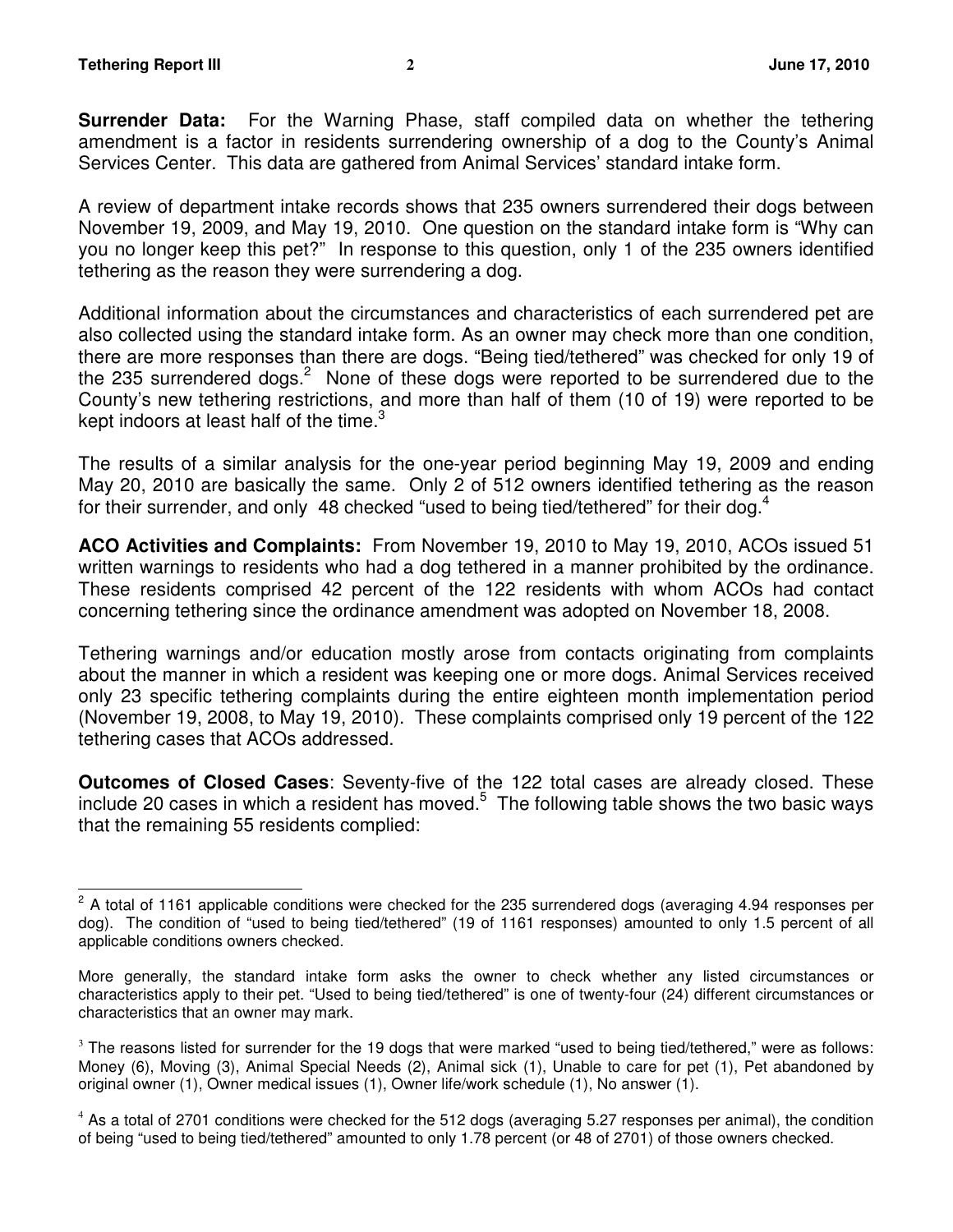j

## **Compliant Cases**

|                         | <b>Number</b> | Percentage |
|-------------------------|---------------|------------|
| <b>Husbandry change</b> | 30            | 55         |
| <b>Separation</b>       | 25            | 45         |
|                         | 55            | 100        |

In slightly more than half of the cases, residents have changed how they keep or confine one or more dogs. In some instances, this has meant fixing or building a pen; in other instances, it has involved bringing one or more dogs into the house or another building. Also, there are some residents who have decided to build a fence, and some of these are doing so with help from the Coalition to Unchain Dogs (see below).

In slightly less than half of the cases, residents separated from their dog(s) in one of several ways. In some instances, they gave their dog away or moved it out of Orange County. In other instances, they surrendered ownership of their dog or decided not to recover a dog that had been impounded.

It would be inappropriate to conclude that separation is a direct outcome of the County's new restrictions on tethering. Available data is much more consistent with the view that the practice of tethering is often entwined with and a concomitant of other husbandry practices and issues.

More specifically, almost half (48 percent; n=58) of all of the cases involving tethering originated from a complaint about animal cruelty and neglect. Many others (16 percent; n=19) originated from nuisance complaints. It should also be recalled that only a quarter of the total number of cases (122) originated from a tethering complaint.

**Open Cases**: As of May 19, 2010, 47 residents with whom ACOs have had contact were not yet known to be compliant. ACOs will thus need to follow-up in order to close these cases.

It is expected that these cases will be closed in more or less the same manner as the compliant cases discussed above. Insofar as tethering is a husbandry practice related to more transitory residency, for instance, it will not be surprising if a portion of these cases are closed as a result of a resident moving. Similarly, at the close of the warning period, a number of residents were seeking Coalition help to build a fence. With the completion of these fences (see below), they are expected to be compliant due to changes in their husbandry practices.

Of course, follow-up in the coming weeks and months will be conducted on the basis of full enforcement powers, which became available on May 19, 2010. An ACO will have the power to issue a citation, or even bring criminal charges, if a resident is unwilling to become compliant. But given the department's overarching philosophy of enforcement, and its guidelines for

 $<sup>5</sup>$  In the absence of pertinent data, it would be unreasonable to assume that these individuals moved because of the</sup> tethering ordinance. Also, as ACOs have not been asked to investigate address changes, it is not possible to say whether they moved elsewhere within Orange County.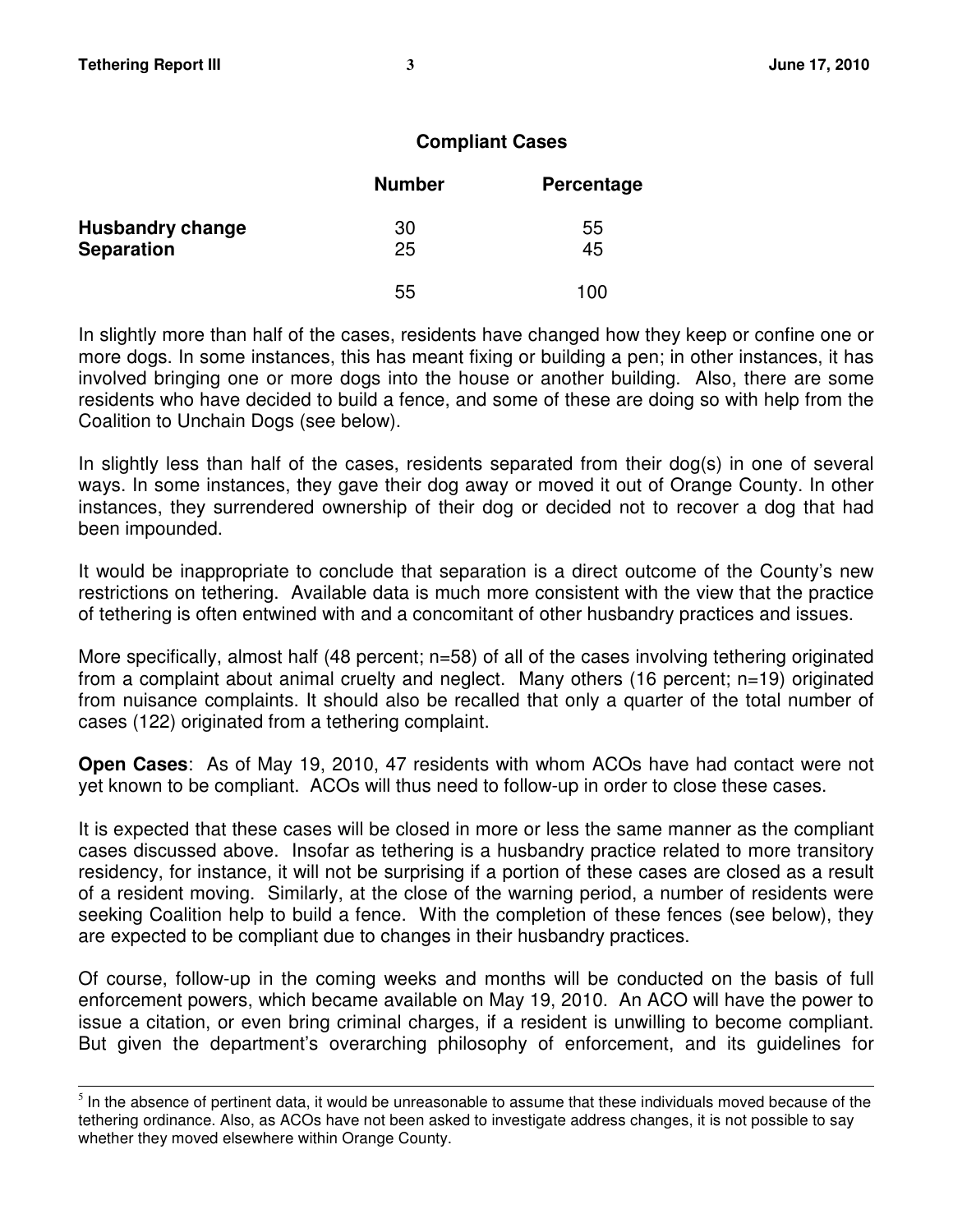enforcement in the case of the tethering ordinance, ACOs will continue to work with residents to achieve compliance without enforcement whenever possible.

**Coalition Efforts:** As of June 13, 2010, the Coalition has helped to build fences for 7 Orange County residents. In early July, they are scheduled to build two more fences (one for a resident with 5 dogs, the other for a resident with 3 dogs). They are also in communication with other residents who are seeking help in building a fence.<sup>6</sup>

Animal Services staff directly coordinated with Coalition officials toward the end of the warning phase of the implementation process. As the need for fences built by the Coalition is relatively new, the organization is still working to build a stable and active volunteer base within the County. Staff is pleased to report that the Coalition has been very responsive. It is actively recruiting volunteers and "crew chiefs" from and for Orange County, not only to build fences now but to develop more capacity for future fence building.

In terms of achieving positive outcomes, this is a very necessary and desirable development. In the meantime, Animal Services will continue to accommodate residents who are seeking help from the Coalition to build a fence for their dog(s). As these residents are committed to becoming compliant and keeping their dog(s), Animal Services will continuing to work with them until they are able to get a fence.

**Chapel Hill's Tethering Amendment:** Chapel Hill adopted its own ordinance amendment on March 23, 2009, and it became effective on March 23, 2010. The Chapel Hill Ordinance has a 3 month period in which only warnings are issued and on June 23, 2010, it becomes fully enforceable

The Town's ordinance differs from the County's ordinance in that it does not specify a time limit but instead prohibits tethering altogether. Town staff has been primarily responsible for outreach and education about its tethering ordinance. They have produced and posted flyers, and have also issued a media advisory and provided other public information about the Town's tethering ordinance.

As part of the Town's animal ordinances, a County Animal Control Officer is enforcing the tethering amendment under the existing agreement for animal services between the County and Chapel Hill. Accordingly, Animal Services staff developed a standard operating guideline for Chapel Hill's tethering ordinance.

**Conclusion:** Implementing the County's tethering ordinance has continued on a smooth and deliberate path. To date, there has not been a "backlash" against the ordinance's implementation because of the extensive outreach and education staff did in the initial phase of the process. Another primary reason is that staff has been collaborative in its approach to achieving compliance throughout this process.

<sup>-</sup><sup>6</sup> The Coalition was not able to build a fence for another interested Orange County resident who is unwilling to sterilize his dog. The Coalition requires sterilization which they provide gratis through various partnerships.